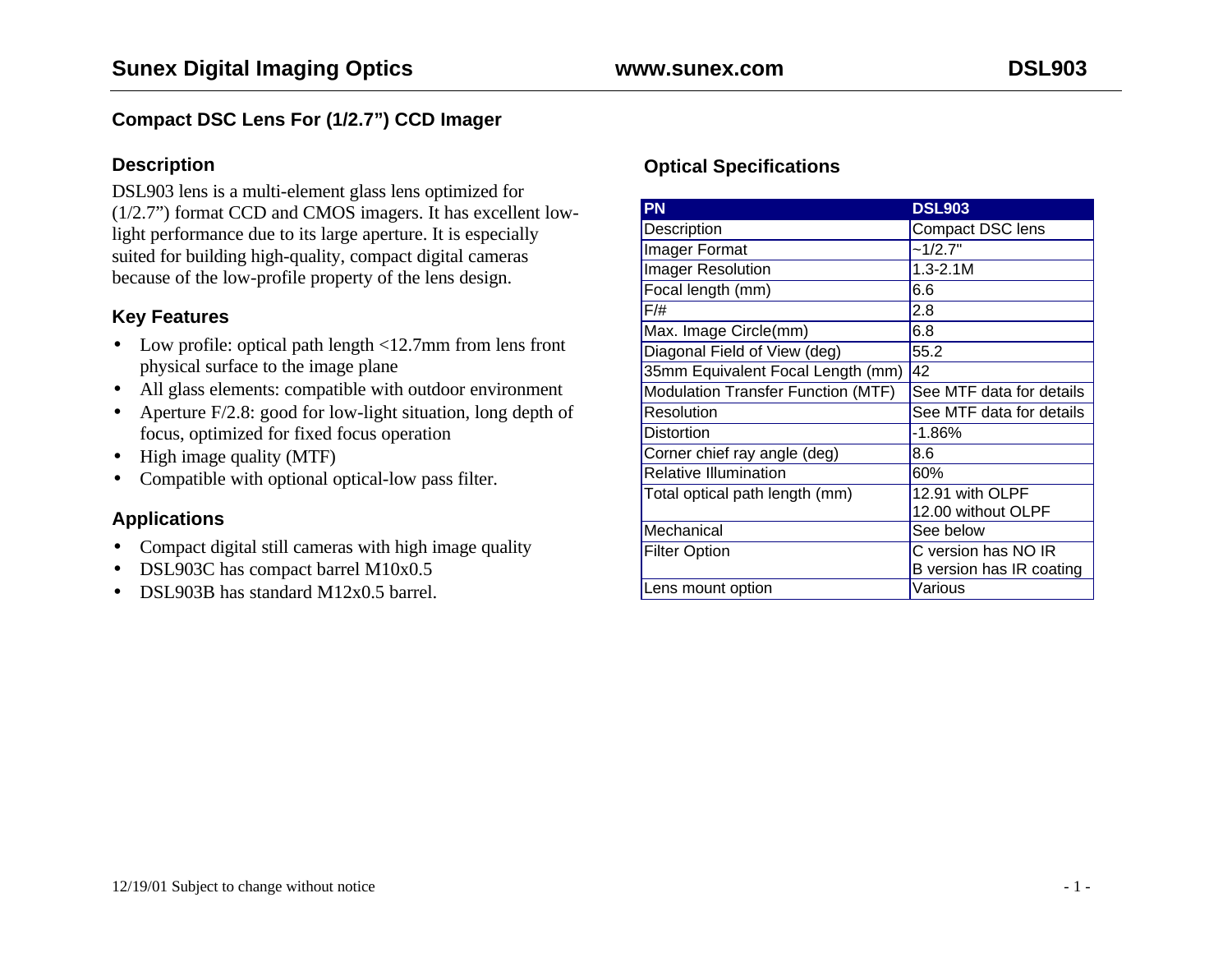# **Sunex Digital Imaging Optics www.sunex.com DSL903**

# **Mechanical Dimension (DSL903B version):**



E-E  $(5 : 1)$